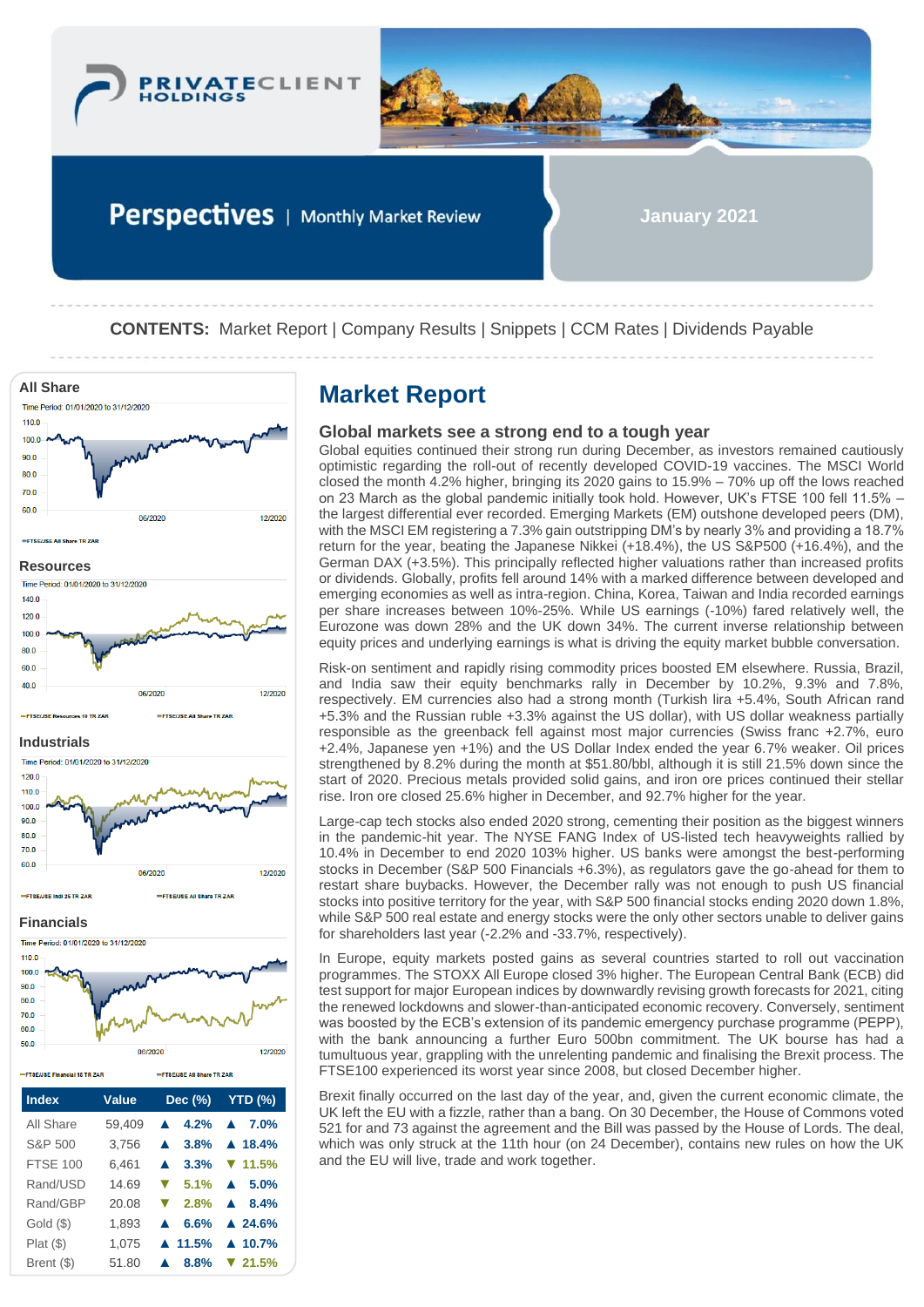# **A mutated variant of the virus emerges and SA goes back into lockdown**

In South Africa, the news was dominated by the rapid rise in COVID-19 infections and related deaths for the month. A mutated variant of the virus, which appears to be more contagious and have a higher fatality rate, was identified as the main cause of this unsettling trend. As the numbers continued to climb, President Cyril Ramaphosa addressed the nation on 28 December, announcing that the country would enter an adjusted Alert Level 3 Lockdown. Some of the restrictions include an immediate ban on alcohol sales, the curtailment of businesses' operating hours, beach and public park closures, banning social gatherings and the imposition of a 9pm to 6am curfew.

Investors on the local bourse were fairly bullish, against a backdrop of rising global risk-appetite and commodity strength. South African (SA) stocks did enough in December to push the local market into positive territory for 2020. The All-Share Index ended the month 4.2% higher, led by resurgent resources at 9.4%. Mining companies were up across the board, with platinum miners (+21% in December and 47% higher for 2020) leading the way on the back of another strong performance from platinum group metals. Mining shares rose by 19% in aggregate for 2020, contributing 6% to the FTSE/JSE Capped SWIX Index. Amongst the biggest climbers in the resource subsector, diversified miner BHP Billiton recorded a solid 9% return, while Kumba Iron Ore saw its share price rocket by over 18%. Most sectors contributed positively, the exception being the Naspers/Prosus complex, which were unable to overcome a strong currency headwind and negative sentiment around Chinese tech heavyweights (which came under scrutiny from Chinese anti-trust regulators). Still, despite a disappointing end to the year, Naspers and Prosus' combined performance for 2020 resulted in a 37% gain, contributing 5.4% to the FTSE/JSE Capped SWIX Index performance for 2020.

SA Inc. shares, sensitive to the domestic economy, also had a good month, particularly the local banks, which rose 8.8%, although that was not nearly enough to put these counters into positive territory for the year as SA Inc. shares ended the year 16% weaker. It was hard to find a counter amongst that group which recorded gains for the year, with the exceptions being Discovery, Vodacom, Shoprite, and Multichoice (up 29%, 15%, 14% and 22%, respectively, for 2020). The economy is still far from its 2019 levels, and it is estimated that it will only reach those levels in 2024, if subsequent developments do not derail progress.

SA 10-year government bond yields also staged a strong fight back into year-end, with yields dropping 0.25% in December to close 2020 at 8.74% – also a remarkable recovery from the 12.38% yield seen in March. The rand strengthened against the dollar, trading at 14.66 per USD at 31 December, a low for the year. Economists have warned, however, that the currency remains vulnerable to volatility, especially amidst concerns about global growth and the country-specific credit risk. We have yet to see progress in the reduction of South Africa's high debt burden, and the roll-out of the vaccine will place a further burden on the fiscus.

# **Company Results**



# **Nature of Business**

British American Tobacco plc is a holding company, which engages in the manufacture and distribution of tobacco products. Its brands include Kent, Dunhill, Lucky Strike, and Pall Mall. It operates through the following geographical segments: United States, Asia-Pacific and Middle East (APME), Americas and Sub-Saharan Africa (AMSSA), and Europe and North Africa (ENA). The APME geographical segment consists of markets in the Middle East merged with Asia-Pacific. The AMSSA geographical segment comprises of markets in East and Central Africa, West Africa, and Southern Africa merged with the Americas region. The ENA geographical segment includes markets in Russia, Ukraine, Caucasus, Central Asia, Belarus, Turkey, and North Africa merged with the Western Europe region. The company was founded by James Buchanan Duke on September 29, 1902 and is headquartered in London, the United Kingdom.

# **Latest Results**

BAT is a highly cash generative business and in 2020 they achieved an operating cash flow conversion in excess of 95% for the 4<sup>th</sup> consecutive year. BATs delivered £9.8bn of net cash generated from operating activities, realising £2.6bn of post dividend free cashflow despite a £131m impact on working capital as a result of the global COVID-19 pandemic.

During 2020, the Group further strengthened its liquidity profile and successfully raised £8.9bn in new debt (in \$, € and £) in the capital markets, completed a liability management transaction repurchasing and redeeming debt that would have otherwise matured in 2021 and 2022, signed short-term bilateral facilities (with £3.4 billion available) and refinanced the Group's £6.0 billion Revolving Credit Facility (RCF), extending its maturity and removing the financial covenant. As a result, average debt maturity is 9.9 years, with maximum annual debt maturities around £4 billion. Bats remain committed to a 65% dividend pay-out ratio and to balance sheet deleveraging and expect to reach around 3x adjusted net debt to adjusted EBITDA by the end of 2021.

Profit from operations, on a reported basis, was up 10.5 % at £9,962 million, with operating margin up 380 bps to 38.6%, driven by an improvement in the Group's operating performance which more than offset litigation charges recognised in the US (£400 million), whilst recognising that 2019 was impacted by a number of charges that did not repeat (including in respect of the Quebec Class Action (£436 million) and an excise dispute in Russia (£202 million)).

# **Dividend**

The Board has declared an interim dividend of 215.6p per ordinary share for the year ended 31 December 2020, payable in four equal quarterly instalments of 53.9p per ordinary share in May 2021, August 2021, November 2021 and February 2022. This represents an increase of 2.5% on 2019 (2019: 210.4p per share), and a pay-out ratio, on 2020 adjusted diluted earnings per share, of 65.0%.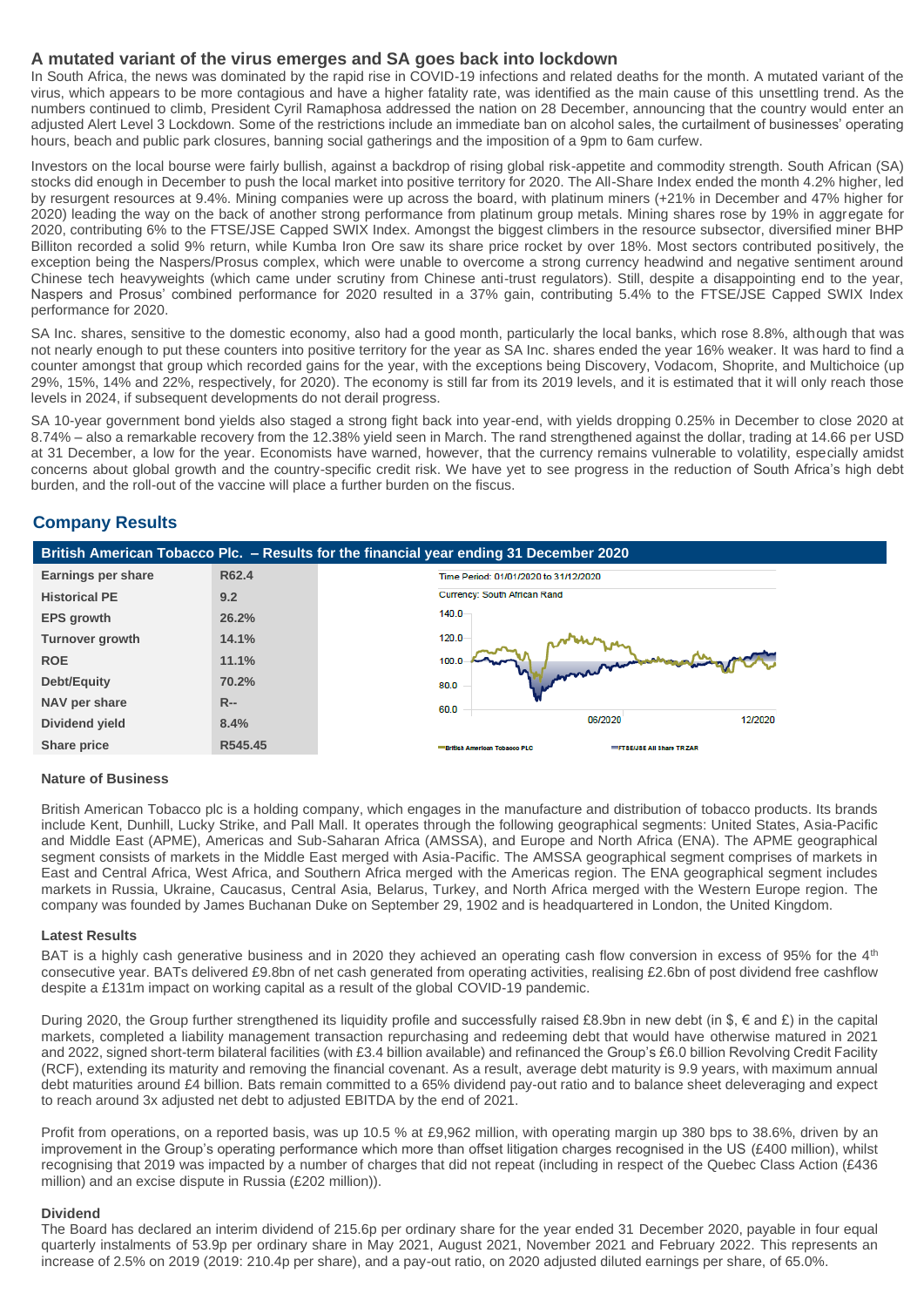

## **Nature of Business**

Tencent Holdings Ltd. is an investment holding company. It operates through the following segments: Value-Added Services, FinTech and Business Services, Online Advertising, and Others. The Value-added Services segment involves online and mobile games, community value-added services, and applications across various Internet and mobile platforms. The FinTech and Business Services segment provides fintech and cloud services, which include commissions from payment, wealth management and other services. The Online Advertising segment represents display based and performance-based advertisements. The Other segment consists of trademark licensing, software development services, software sales, and other services. The company was founded by Yi Dan Chen, Hua Teng Ma, Chen Ye Xu, Li Qing Zeng, and Zhi Dong Zhang on November 11, 1998 and is headquartered in Shenzhen, China.

#### **Latest Results**

This quarter marked the second anniversary of Tencent's strategic organisation upgrade, which was intended to enhance their strength in Consumer Internet and extend the company's presence to Industrial Internet. While the upgrade was designed to bear fruit over the longer run, Tencent is already seeing initial benefits in areas such as consolidating advertising services, rejuvenating product and content platforms, growing cloud and SaaS businesses and building an internal open-source code base.

Revenues increased by 29% to RMB125.4 billion for the third quarter of 2020 on a year-on-year basis. Revenues from Value -Added services (VAS) increased by 38% to RMB69,802 million for the third quarter of 2020 on a year-on-year basis. Online games revenues grew by 45% to RMB41,422 million. The increase was primarily due to revenue growth of smart phone games.

Revenues from FinTech and Business Services increased by 24% to RMB33,255 million for the third quarter of 2020 on a year-on-year basis. The increase was mainly due to higher revenues from commercial payment and wealth management, while Business Services revenue growth slowed down due to lingering impact from the pandemic on offline project development and new contract sign-ups, as well as non-recurring adjustments to certain IaaS contracts.

# **Dividend**

A final dividend in respect of the year ended 31 December 2019 of HKD1.20 per share (2018: HKD1.00 per share) was proposed pursuant to a resolution passed by the Board on 18 March 2020 and approved by the shareholders at the 2020 AGM. Such dividend amounting to HKD11,378 million (final dividend for 2018: HKD9,463 million) was paid during the nine months ended 30 September 2020. The Board did not declare any interim dividend for the nine months ended 30 September 2020 and 2019.

# **Snippets**

# **Take action this financial year end…**

The financial year end is approaching fast. Now is the time to take advantage of the 2020 / 2021 tax exemptions. These transactions need to be made before the 25th of February 2021. These efficient tax planning and investment considerations include, but are not limited to:

- 1. Annual donation tax exemption
- 2. Retirement Annuity (RA) contributions<br>3. Tax-Free Savings Account (TFSA) contributions
- Tax-Free Savings Account (TFSA) contributions

### [Please click here to read more](https://privateclientholdings.sharepoint.com/sites/Portfolios/Shared%20Documents/PCP/Newsletter/2021/February/PCH-TFSA%20RA%20%202021.pdf)